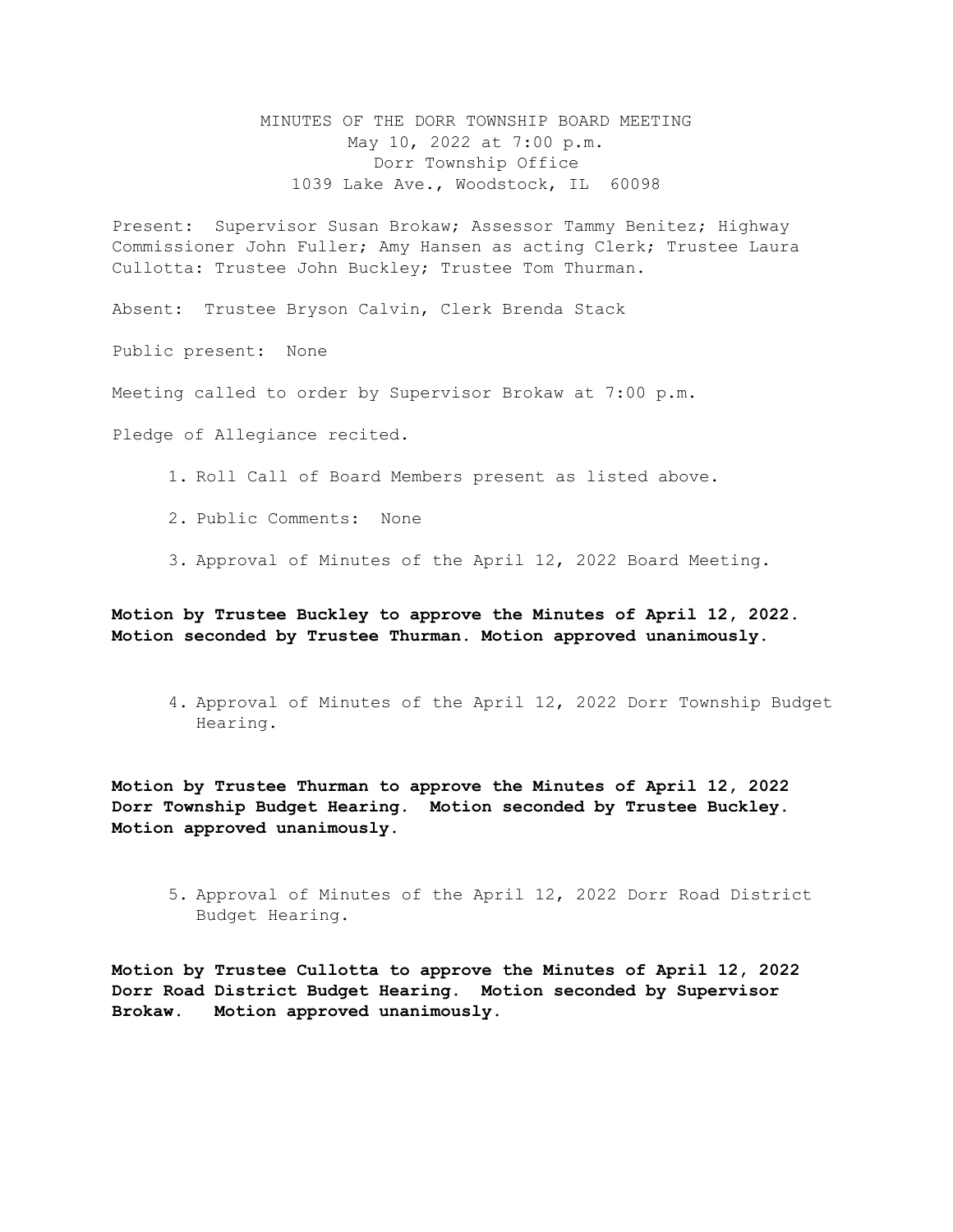# Page 2 – 05/10/2022

6. Approval of Claims for the period April 13, 2022 to May 10, 2022.

| TF | \$60,575.94     | GA \$2,800.92   |
|----|-----------------|-----------------|
|    | DRD \$28,731.21 | PHR \$17,756.35 |

General Assistance and Salvation Army case reports (copies provided for review).

# 7. Senior Activities Report

Written report from Laura Wassinger provided for review. Great turnout for the Cinco de Mayo party with about 50 people in attendance. The Woodstock Independent was present and pictures of the event were present online and there should be an article in tomorrow's paper.

8. Solar Energy Discussion

Supervisor Brokaw advises that she is reviewing some materials and hopes to have more information next month. Supervisor Brokaw also notes that since switching out the lightbulbs to energy efficient bulbs we have saved approximately \$46.00 compared to August of last year.

### 9. Legislative Updates

Supervisor Brokaw advises about House Bill 4251 was signed by the Governor to raise bidding amounts to \$30,000.

10. Reports:

**Supervisor:** Reminder to all that OMA training should be done by next month. There were some issues earlier with the portal but it is now up and running. Supervisor Brokaw has been in contact with Direct Design regarding designing needs. There is a chamber luncheon coming up. Supervisor Brokaw is not able to attend, if someone would like to go in her place. Trustee Cullotta may be able to go. There is also a training in Rockford on May 26<sup>th</sup> for those that are interested in attending. The Annual Conference in Springfield is in person this year November 13-15th for those interested.